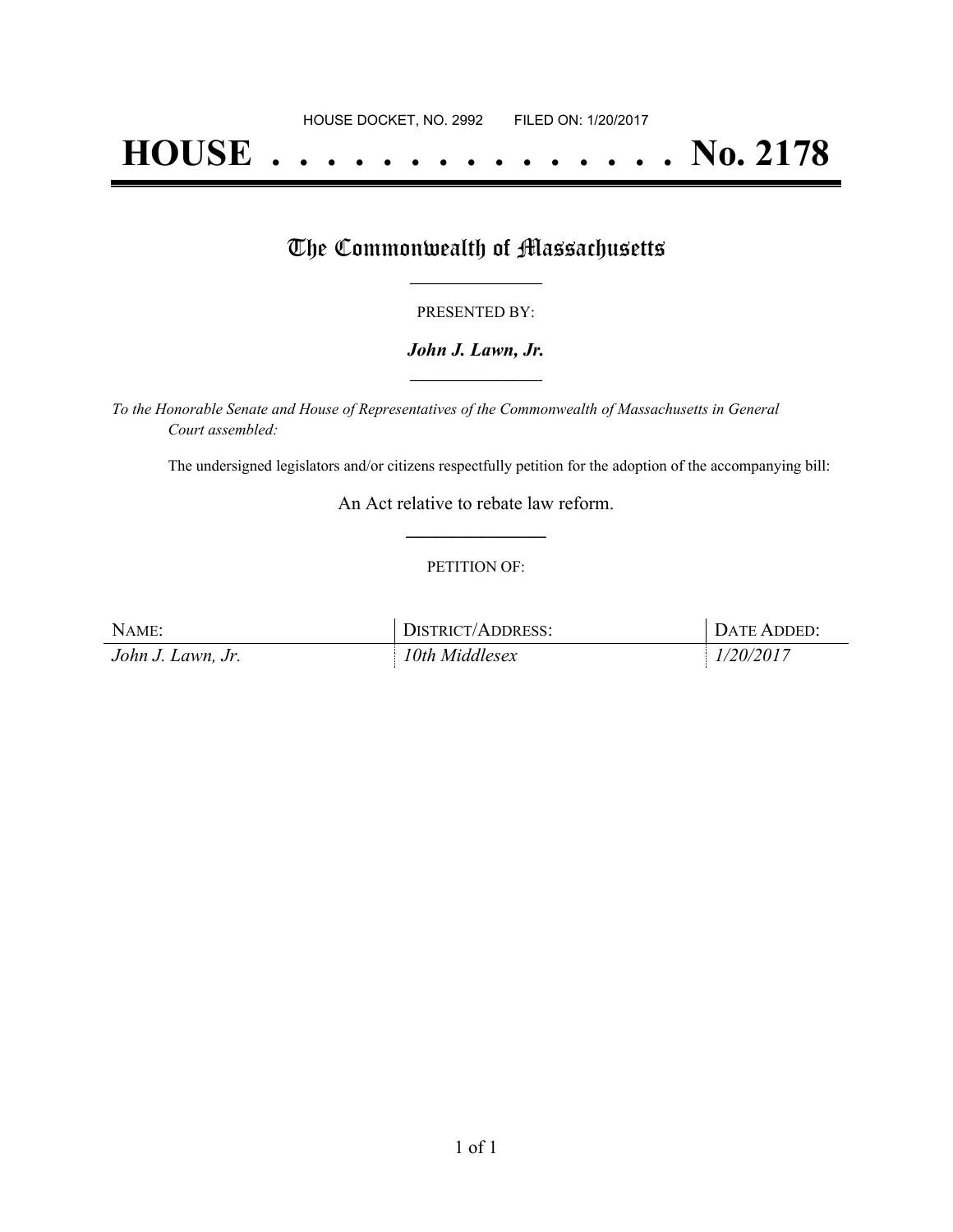## **HOUSE . . . . . . . . . . . . . . . No. 2178**

By Mr. Lawn of Watertown, a petition (accompanied by bill, House, No. 2178) of John J. Lawn, Jr., relative to rebates on certain insurance policies, annuities or pure endowment contracts. Financial Services.

### The Commonwealth of Massachusetts

**In the One Hundred and Ninetieth General Court (2017-2018) \_\_\_\_\_\_\_\_\_\_\_\_\_\_\_**

**\_\_\_\_\_\_\_\_\_\_\_\_\_\_\_**

An Act relative to rebate law reform.

1 175:182

Be it enacted by the Senate and House of Representatives in General Court assembled, and by the authority *of the same, as follows:*

| l |  |  |  |
|---|--|--|--|
|   |  |  |  |

 Section 182. No company, no officer or agent thereof and no insurance broker shall pay or allow, or offer to pay or allow, in connection with placing or negotiating any policy of insurance or any annuity or pure endowment contract or the continuance or renewal thereof, any valuable consideration or inducement not specified in the policy or contract, or any special favor or advantage in the dividends or other benefits to accrue thereon; or shall give, sell or purchase, or offer to give, sell or purchase, anything of value whatsoever not specified in the policy; or shall give, sell, negotiate, deliver, issue, or authorize to issue or offer to give, sell, negotiate, deliver, issue, or authorize to issue any policy of workers' compensation insurance, or any motor vehicle liability bond or any motor vehicle liability policy, both as defined in section thirty-four A of chapter ninety, at a rate different from that fixed, established or approved by the commissioner. No such company, officer, agent or broker shall at any time pay or allow, or offer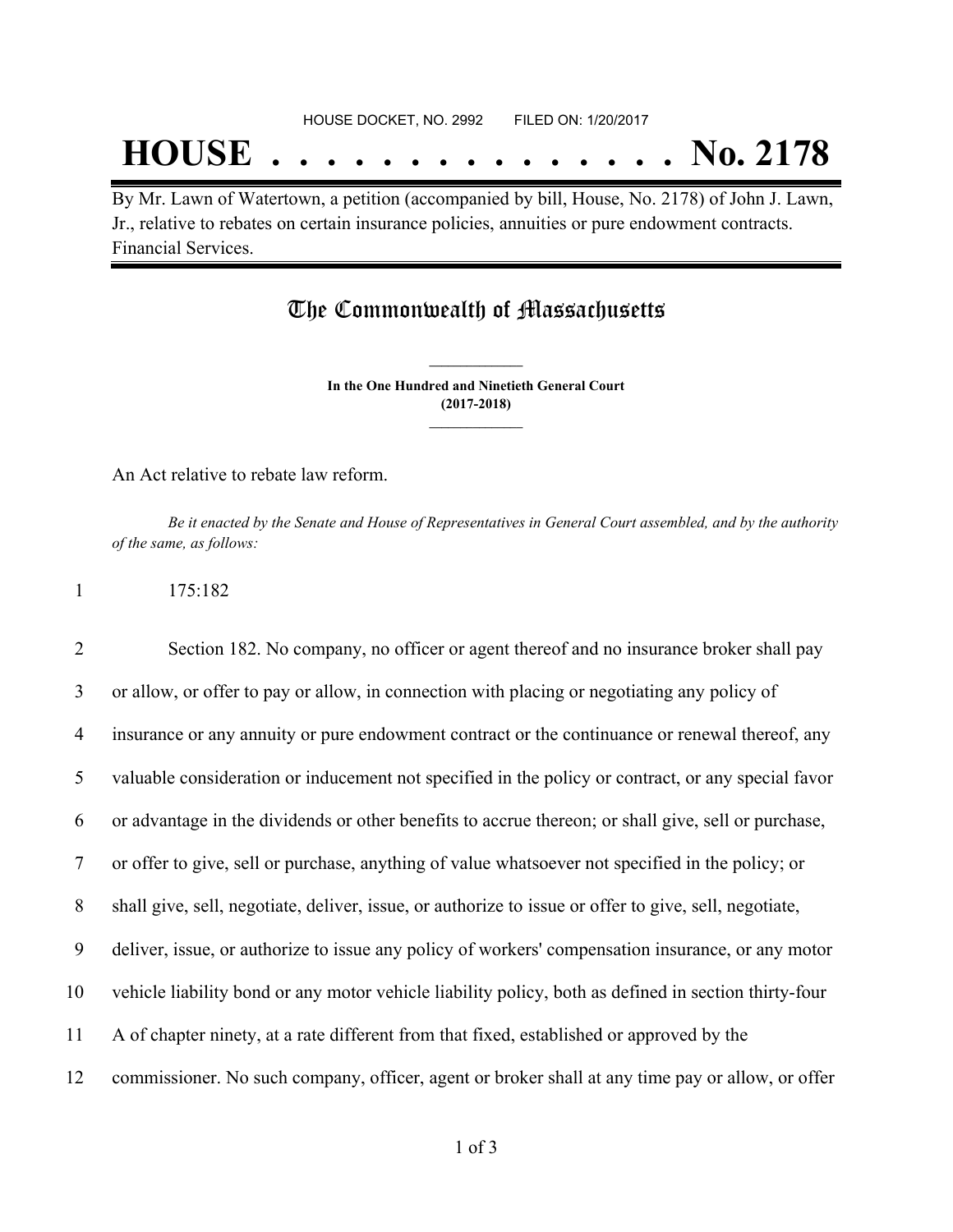to pay or allow, any rebate of any premium paid or payable on any policy of insurance or any annuity or pure endowment contract. Nothing in this chapter shall prevent any life company from making supplemental agreements, not specified in the policy, which give the policy owner or insured the right to borrow money from the life company in connection with a student loan insurance program, pursuant to United States Public Law 89: 329, or pursuant to any similar federal statute; provided, however, that such loans are to be made, issued, assumed or guaranteed by the United States of America or any instrumentality thereof, or by any state of the United States. For purposes of this Section conducting promotional or advertising programs whereby prizes, goods, wares, gift cards, gift certificates, event tickets, merchandise and other items not exceeding \$100.00 in value per customer or prospective customer in the aggregate in any one calendar year does not violate this Section.

176D:3(8)

 (8) Rebates: Except as otherwise expressly provided by law, knowingly permitting or offering to make or making any insurance contract, including but not limited to a contract for life insurance, life annuity or accident and health insurance, or agreement as to such contract other than as plainly expressed in the insurance contract issued thereon, or paying or allowing, or giving or offering to pay, allow, or give, directly or indirectly, as inducement to such insurance or annuity any rebate of premiums payable on the contract, or any special favor or advantage in the dividends or other benefits thereon, or any valuable consideration or inducement whatever not specified in the contract; or giving, or selling, or purchasing or offering to give, sell, or purchase as inducement to such insurance contract, or annuity or in connection therewith, any stocks, bonds, or other securities of any insurance company or other corporation, association, or partnership, or any dividends or profits accrued thereon, or anything of value whatsoever not

of 3